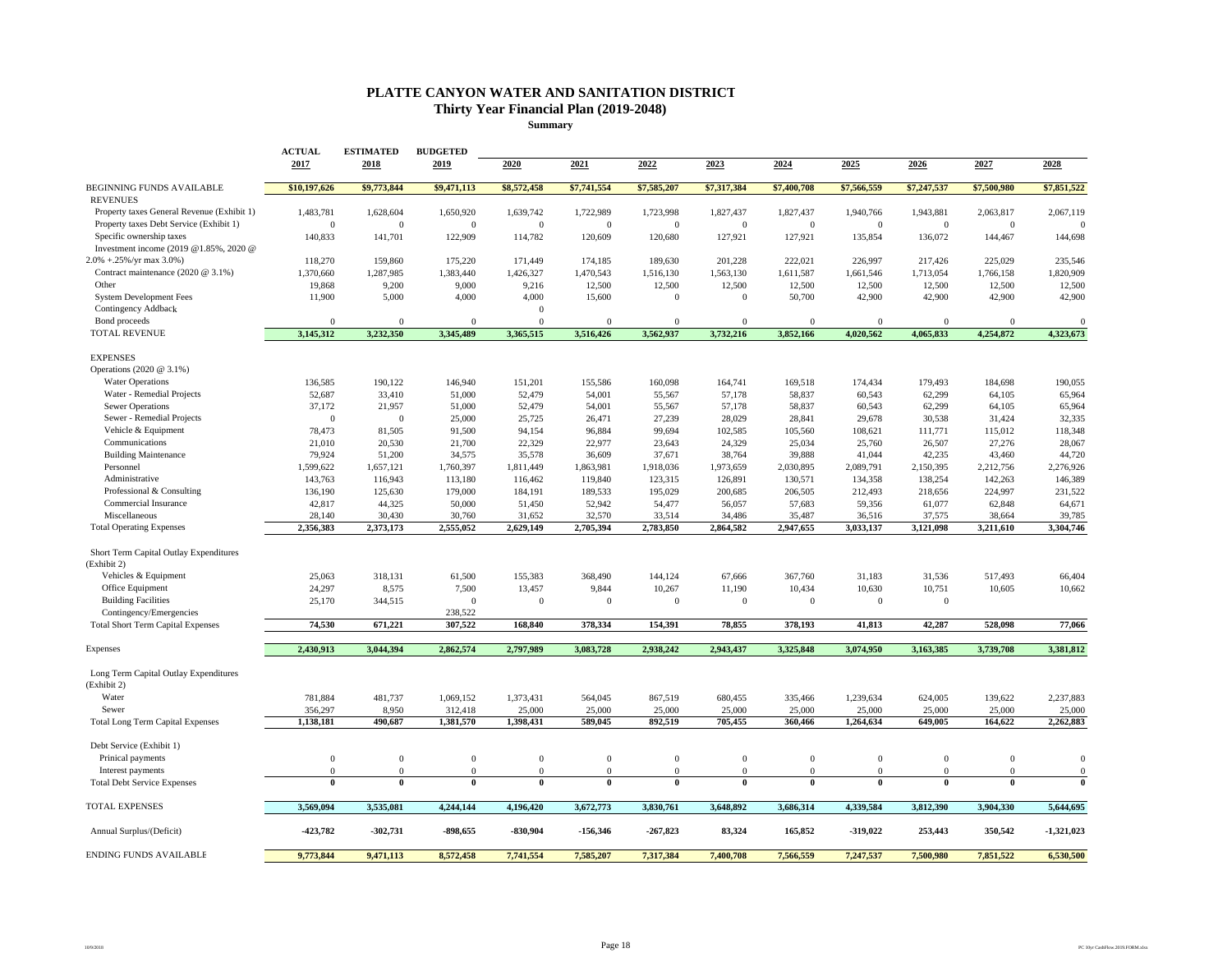## **PLATTE CANYON WATER AND SANITATION DISTRICT Thirty Year Financial Plan (2019-2048)**

**Summary**

|                                                       | 2029         | 2030         | 2031         | 2032             | 2033             | 2034           | 2035           | 2036         | 2037             | 2038         |
|-------------------------------------------------------|--------------|--------------|--------------|------------------|------------------|----------------|----------------|--------------|------------------|--------------|
|                                                       |              |              |              |                  |                  |                |                |              |                  |              |
| <b>BEGINNING FUNDS AVAILABLE</b><br><b>REVENUES</b>   | \$6,530,500  | \$6,136,828  | \$4,573,702  | \$4,243,447      | \$3,914,273      | \$4,282,699    | \$1,991,594    | \$12,763,027 | \$11,093,311     | \$10,146,391 |
| Property taxes General Revenue (Exhibit 1)            | 2,194,647    | 2,198,148    | 2,333,748    | 2,337,459        | 2,481,640        | 2,485,573      | 2,638,877      | 2,643,046    | 2,806,049        | 2,806,049    |
| Property taxes Debt Service (Exhibit 1)               | $\theta$     | $\mathbf{0}$ | $\mathbf{0}$ | $\mathbf{0}$     | $\mathbf{0}$     | $\mathbf{0}$   | $\mathbf{0}$   | 845,785      | 845,785          | 845,785      |
| Specific ownership taxes                              | 153,625      | 153,870      | 163,362      | 163,622          | 173,715          | 173,990        | 184,721        | 244,218      | 255,628          | 255,628      |
| Investment income (2019 @1.85%, 2020 @                |              |              |              |                  |                  |                |                |              |                  |              |
| $2.0\% + 0.25\%$ /yr max 3.0%)                        | 195,915      | 184,105      | 137,211      | 127,303          | 117,428          | 128,481        | 59,748         | 382,891      | 332,799          | 304,392      |
| Contract maintenance (2020 @ 3.1%)                    | 1,877,357    | 1,935,556    | 1,995,558    | 2,057,420        | 2,121,200        | 2,186,957      | 2,254,753      | 2,324,650    | 2,396,715        | 2,471,013    |
| Other                                                 | 12,500       | 12,500       | 12,500       | 12,500           | 12,500           | 12,500         | 12,500         | 12,500       | 12,500           | 12,500       |
| <b>System Development Fees</b>                        | 42,900       | 42,900       | 42,900       | 42,900           | 42,900           | 42,900         | 42,900         | 42,900       | $\boldsymbol{0}$ | $\mathbf{0}$ |
| Contingency Addback                                   |              |              |              |                  |                  |                |                |              |                  |              |
| Bond proceeds                                         | $\Omega$     | $\mathbf{0}$ | $\mathbf{0}$ | $\theta$         | $\mathbf{0}$     | $\overline{0}$ | 13,000,000     | $\mathbf{0}$ | $\mathbf{0}$     | $\mathbf{0}$ |
| <b>TOTAL REVENUE</b>                                  | 4,476,945    | 4,527,079    | 4,685,279    | 4,741,204        | 4,949,383        | 5,030,401      | 18,193,499     | 6,495,990    | 6,649,475        | 6,695,366    |
| <b>EXPENSES</b>                                       |              |              |              |                  |                  |                |                |              |                  |              |
| Operations (2020 @ 3.1%)                              |              |              |              |                  |                  |                |                |              |                  |              |
| <b>Water Operations</b>                               | 195,566      | 201,238      | 207,074      | 213,079          | 219,258          | 225,616        | 232,159        | 238,892      | 245,820          | 252,949      |
| Water - Remedial Projects                             | 67,877       | 69,846       | 71,871       | 73,955           | 76,100           | 78,307         | 80,578         | 82,915       | 85,319           | 87,793       |
| <b>Sewer Operations</b>                               | 67,877       | 69,846       | 71,871       | 73,955           | 76,100           | 78,307         | 80,578         | 82,915       | 85,319           | 87,793       |
| Sewer - Remedial Projects                             | 33,273       | 34,238       | 35,231       | 36,253           | 37,304           | 38,386         | 39,499         | 40,644       | 41,823           | 43,036       |
| Vehicle & Equipment                                   | 121,780      | 125,311      | 128,945      | 132,685          | 136,533          | 140,492        | 144,566        | 148,759      | 153,073          | 157,512      |
| Communications                                        | 28,881       | 29,719       | 30,580       | 31,467           | 32,380           | 33,319         | 34,285         | 35,279       | 36,302           | 37,355       |
| <b>Building Maintenance</b>                           | 46,017       | 47,351       | 48,724       | 50,137           | 51,591           | 53,088         | 54,627         | 56,211       | 57,841           | 59,519       |
| Personnel                                             | 2,342,957    | 2,410,903    | 2,480,819    | 2,552,763        | 2,626,793        | 2,702,970      | 2,781,356      | 2,862,016    | 2,945,014        | 3,030,419    |
| Administrative                                        | 150,634      | 155,003      | 159,498      | 164,123          | 168,883          | 173,780        | 178,820        | 184,006      | 189,342          | 194,833      |
| Professional & Consulting                             | 238,236      | 245,144      | 252,254      | 259,569          | 267,097          | 274,842        | 282,813        | 291,014      | 299,454          | 308,138      |
| Commercial Insurance                                  | 66,546       | 68,476       | 70,462       | 72,505           | 74,608           | 76,772         | 78,998         | 81,289       | 83,646           | 86,072       |
| Miscellaneous                                         | 40,939       | 42,127       | 43,348       | 44,605           | 45,899           | 47,230         | 48,600         | 50,009       | 51,459           | 52,952       |
| <b>Total Operating Expenses</b>                       | 3,400,584    | 3,499,201    | 3,600,678    | 3,705,097        | 3,812,545        | 3,923,109      | 4,036,879      | 4,153,949    | 4,274,413        | 4,398,371    |
| Short Term Capital Outlay Expenditures<br>(Exhibit 2) |              |              |              |                  |                  |                |                |              |                  |              |
| Vehicles & Equipment                                  | 189,487      | 202,874      | 207,842      | 191,038          | 195,946          | 209,364        | 192,795        | 209,700      | 228,336          | 198,090      |
| Office Equipment                                      | 11,019       | 11,387       | 11,170       | 11,309           | 11,418           | 11,441         | 11,547         | 11,643       | 11,736           | 11,854       |
| <b>Building Facilities</b>                            | 25,000       | $\mathbf{0}$ | $\mathbf{0}$ | $\theta$         | $\mathbf{0}$     | $\mathbf{0}$   | $\theta$       | $\mathbf{0}$ | $\mathbf{0}$     | $\mathbf{0}$ |
| Contingency/Emergencies                               |              |              |              |                  |                  |                |                |              |                  |              |
| <b>Total Short Term Capital Expenses</b>              | 225,506      | 214,261      | 219,012      | 202,347          | 207,363          | 220,805        | 204,342        | 221,343      | 240,072          | 209,944      |
| Expenses                                              | 3,626,089    | 3,713,462    | 3,819,690    | 3,907,444        | 4,019,908        | 4,143,914      | 4,241,221      | 4,375,291    | 4,514,485        | 4,608,315    |
|                                                       |              |              |              |                  |                  |                |                |              |                  |              |
| Long Term Capital Outlay Expenditures<br>(Exhibit 2)  |              |              |              |                  |                  |                |                |              |                  |              |
| Water                                                 | 1,244,528    | 2,376,743    | 1,195,844    | 1,162,934        | 529,660          | 1,985,248      | 2,061,897      | 2,307,564    | 968,171          | 430,192      |
| Sewer                                                 | $\Omega$     | $\alpha$     | $\mathbf{0}$ | $\Omega$         | 31.389           | 1,192,345      | 1,118,948      | 637,066      | 1,267,955        | 608,890      |
| <b>Total Long Term Capital Expenses</b>               | 1,244,528    | 2,376,743    | 1,195,844    | 1,162,934        | 561,048          | 3,177,593      | 3,180,845      | 2,944,630    | 2,236,126        | 1,039,082    |
| Debt Service (Exhibit 1)                              |              |              |              |                  |                  |                |                |              |                  |              |
| Prinical payments                                     | $\mathbf{0}$ | $\mathbf{0}$ | $\mathbf{0}$ | $\mathbf{0}$     | $\mathbf{0}$     | $\mathbf{0}$   | $\mathbf{0}$   | 193,915      | 205.480          | 215,754      |
| Interest payments                                     | $\bf{0}$     | $\mathbf{0}$ | $\mathbf{0}$ | $\boldsymbol{0}$ | $\boldsymbol{0}$ | $\bf{0}$       | $\overline{0}$ | 651,870      | 640,304          | 630,030      |
| <b>Total Debt Service Expenses</b>                    | $\mathbf{0}$ | $\bf{0}$     | $\bf{0}$     | $\bf{0}$         | $\bf{0}$         | $\bf{0}$       | $\bf{0}$       | 845,785      | 845,785          | 845,785      |
| <b>TOTAL EXPENSES</b>                                 | 4,870,617    | 6,090,205    | 5,015,533    | 5,070,379        | 4.580.956        | 7,321,507      | 7,422,066      | 8,165,706    | 7,596,395        | 6,493,182    |
| Annual Surplus/(Deficit)                              | -393,672     | $-1,563,126$ | $-330,254$   | $-329,174$       | 368,426          | $-2,291,106$   | 10,771,433     | $-1,669,716$ | -946,920         | 202,183      |
| <b>ENDING FUNDS AVAILABLE</b>                         | 6,136,828    | 4,573,702    | 4.243.447    | 3,914,273        | 4.282.699        | 1.991.594      | 12,763,027     | 11.093.311   | 10.146.391       | 10.348.574   |